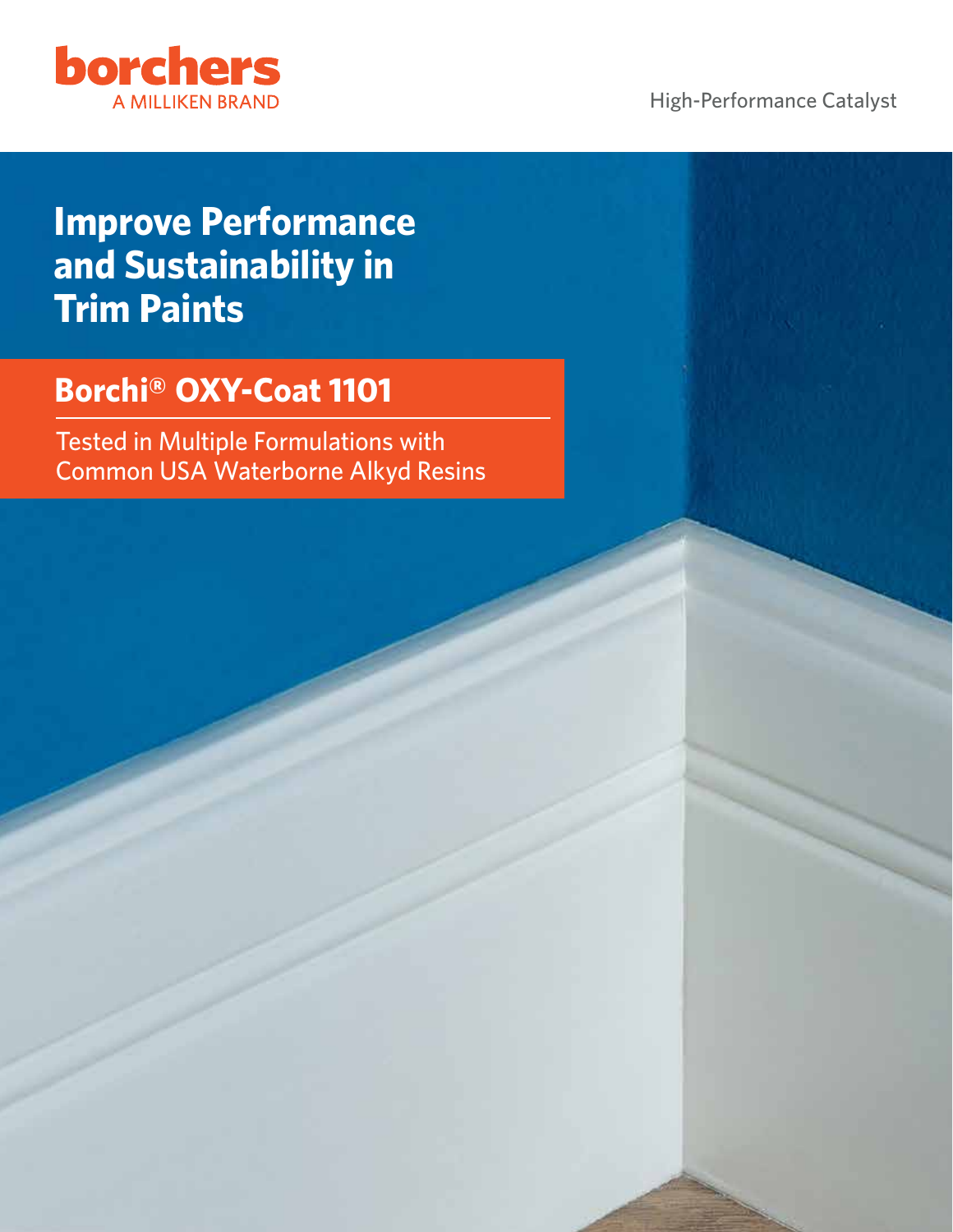### **Performance Results in Short Oil, Medium Oil, Soybean Oil, and Polyurethane-Modified Waterborne Alkyd Resin Formulations**

### **Better Blocking than 50% of the Leading Acrylic Trim Paint Brands**

| Paint                                            | <b>Blocking Performance</b> |
|--------------------------------------------------|-----------------------------|
| Waterborne Alkyd Formula - Borchi® OXY-Coat 1101 |                             |
| Acrylic Trim Paint - Brand A                     |                             |
| Acrylic Trim Paint - Brand B                     | 3                           |
| Acrylic Trim Paint - Brand C                     | 9                           |
| Acrylic Trim Paint - Brand D                     | 10                          |



- Improved dry times and expanded application windows
- Fast return to service when painting windows, doors, and trim
- Improved durability of the trim, allowing the 區
	- formula to expand into industrial applications
- $\sum_{i=1}^n \mathbb{E} \left[ \begin{array}{c} \mathbb{E} \left[ \begin{array}{c} \mathbb{E} \left[ \begin{array}{c} \mathbb{E} \left[ \begin{array}{c} \mathbb{E} \left[ \begin{array}{c} \mathbb{E} \left[ \begin{array}{c} \mathbb{E} \left[ \begin{array}{c} \mathbb{E} \left[ \end{array} \right] \right] \end{array} \right] \end{array} \right] \end{array} \right) \end{array} \right] \end{array}$ Easy cleaning of stains and improved scrub performance, enabling the surface to better withstand being cleaned
	- Superior ability to withstand direct sunlight, expanding use across the whole color space

### **Significantly Improved Dry Time when Compared to Traditional Cobalt-Containing Drier Packages**

### **Improves Performance without Compromising Blocking**



Average Results Across Four Formulations



90,7

**Cobalt-free VOC-free APEO-free REACH compliant**

# **Borchi® OXY-Coat 1101**

Sustainable Curing Additive

**Excellent Blocking Allows Quick Return to Service when Painting Windows, Doors and Trim**